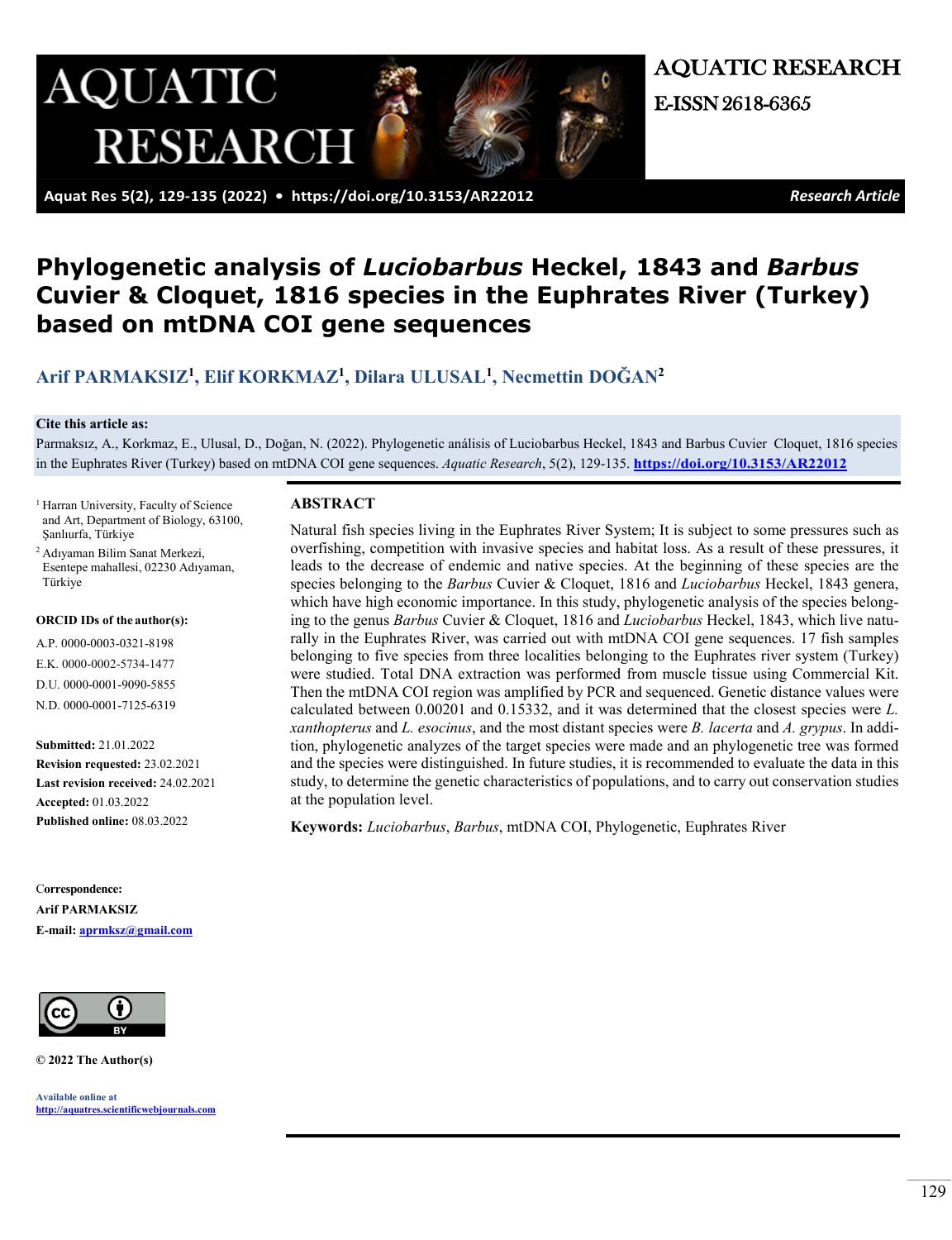# **Introduction**

Populations in aquatic habitats are often threatened by the effects of human activities such as pollution, harvesting, fishing, alien species, tourism and urban expansion (Cognetti and Maltagliati, 2000). The destruction or change of habitats can lead to decreases in populations and species diversity and even the extinction of some species. The decline of individuals in natural populations may cause the disappearance of unique genotypes that cannot be found anywhere else, and when this genetic information is lost, it is almost impossible to recover (Parmaksız, 2020; Parmaksız, 2021). Genetic diversity is estimated to decrease faster than species diversity under increasing threats, but its spatial distribution remains poorly documented on a global scale (Manel et al., 2020). Genetic diversity directly reflects the ability of species or populations to adapt to environmental factors of alien environments (Frankham et al., 2002; Spielman et al., 2004).

Natural fish species in the Euphrates River System are exposed to pressures increasing day by day due to factors such as overfishing, dominance of invasive species and habitat loss. Invasion of freshwater ecosystems by allien fishes can have significant consequences for natural biodiversity, including local extinctions of endemic and native species (Gozlan et al. 2010; Jackson et al. 2017; Mollot et al. 2017). Recently, invasive species such as *Carassius gibelio* (Bloch, 1782) and *Carassius auratus* (Linnaeus, 1758) pose a great threat to native species in the Euphrates River (Turkey). Due to these dangers, the number of individuals, especially in the populations of economic species, is decreasing which consequently causes species loss. These species which have high economic value mainly belong to the *Barbus* Cuvier & Cloquet, 1816 and *Luciobarbus* Heckel, 1843 genera. Some of these species found in the Euphrates River (Turkey) and the dam lakes built on it are caught and sold by the fishermen of the region and sent to the neighboring cities. Ensuring the continuity of the populations of these species is very important both in terms of biodiversity and economy. Therefore, the identification of the species and their genetic structure of the populations is a matter that needs to be addressed with the utmost urgency.

Since the genus *Barbus* Cuvier & Cloquet, 1816 was separated from the genus *Luciobarbus* Heckel, 1843 very recently, there are usually problems in naming the species (Korkmaz, 2017). Morphological characters are widely used in studies such as identifying differences in fish taxonomy. In addition, studies in the recent years demonstrate that molecular data has been very successful in identifying species and that DNA barcoding is an essential marker for species identification (Rock et al., 2008). Advances in sequencing techniques have popularized the mtDNA (Liu and Zhou, 2016) which is widely studied as a significant data for predicting the genetic makeup of living things (Xu et al., 2011). Analysis of the mtDNA-*COI* region can be used as a reliable marker to identify fish species (Ward et al., 2005).

The aim of this study is to determine *Barbus* and *Luciobarbus* species based on mtDNA COI in Euphrates river basin in Turkey and revealing the status of the species in the dendrogram created based on this information. To observe genetic similarity between species, a dendogram is usually prepared using a clustering algorithm. Being on the same branch in the phylogenetic tree reflects its genetic similarity.

## **Material and Methods**

The fish samples used as material in this study were purchased from the fishermen of two locations on the Euphrates river system, and carried in an ice container when they were brought to the Zoology Laboratory of the Faculty of Science and Letters of Harran University. After the species were identified, muscle tissue was taken from the samples and placed in microcentrifuge tubes containing 90% ethanol and kept at -20°C until DNA was obtained.

Total DNA isolation was obtained from muscle tissue using the GeneJET Genomic DNA Purification Kit (Thermo Scientific). In order to check the presence of DNA after the protocol, DNA samples of all individuals were placed in the wells of 1% agarose gel added to SYBR Green, carried out in electrophoresis and visualized in a (UV) light-emitting device (Smart View Pro Imager System, Major Science). The primer used for amplification of the mtDNA *COI* gene region was adopted from Darabi et al. (2014) and PCR was applied.

PCR process was carried out with BIO-RAD T100TM Thermal Cycler device. For the PCR procedure, a total of 34 cycles were performed, including 3 minutes of initial denaturation at 95°C, 30 seconds of denaturation at 95°C, 30 seconds of bonding at 62°C, and 45 seconds of elongation at 72°C. The procedure was completed with keeping the samples at 72°C it for 10 minutes. The obtained PCR output was sent to a commercial firm for sequence analysis which was performed on the 3500 XL Genetic Analyzer (Thermo Fisher Scientific).

The raw data of the mtDNA *COI* sequences procured from the commercial company were evaluated using the ChromasPro v 2.0.1 (Technelysium Pty Ltd) program and converted into FASTA format. Sequences of all individuals in FASTA format were aligned using the BioEdit software version 7.2.5 program. Phylogenetic analyses between species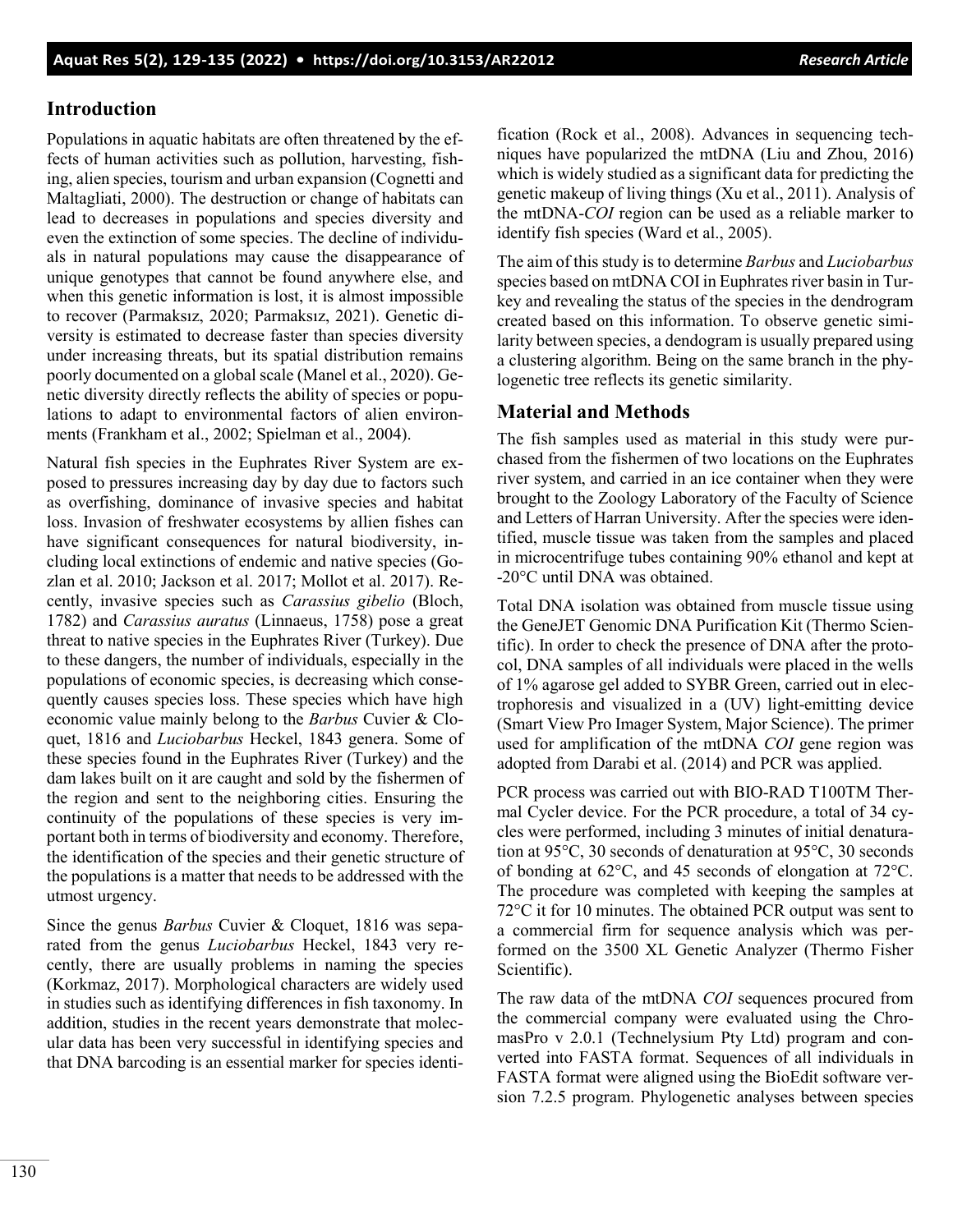were carried out in the MEGA X program according to the Neighbor-joining tree model using the K2 parameter and a phylogenetic tree was created (Kumar et al., 2018). Bootstrap test (1000 replicates) was applied to test the reliability of tree branches (nodes).

| <b>Fish No</b> | <b>Species Name</b>                      | Location         | Date             |
|----------------|------------------------------------------|------------------|------------------|
|                | Luciobarbus xanthopterus Heckel, 1843    | Adıyaman         | September 2020   |
| 2              | Luciobarbus xanthopterus Heckel, 1843    | Adıyaman         | September 2020   |
| 3              | Luciobarbus xanthopterus Heckel, 1843    | Adıyaman         | September 2020   |
| 4              | Luciobarbus kersin (Heckel, 1843)        | Adıyaman         | September 2021   |
| 5              | Luciobarbus kersin (Heckel, 1843)        | Adıyaman         | September 2021   |
| 6              | Luciobarbus kersin (Heckel, 1843)        | Adıyaman         | September 2021   |
| 7              | <i>Arabibarbus grypus</i> (Heckel, 1843) | Adıyaman         | September 2020   |
| 8              | Arabibarbus grypus (Heckel, 1843)        | Adıyaman         | September 2020   |
| 9              | Arabibarbus grypus (Heckel, 1843)        | Adıyaman         | September 2020   |
| 14             | Luciobarbus esocinus Heckel, 1843        | Adıyaman         | September 2020   |
| 15             | Luciobarbus esocinus Heckel, 1843        | Adıyaman         | September 2020   |
| 16             | Luciobarbus esocinus Heckel, 1843        | Adıyaman         | September 2020   |
| 17             | Luciobarbus esocinus Heckel, 1843        | Sanlıurfa-Bozova | October 2020     |
| 18             | Luciobarbus esocinus Heckel, 1843        | Sanlıurfa-Bozova | October 2020     |
| 19             | Luciobarbus esocinus Heckel, 1843        | Sanlıurfa-Bozova | October 2020     |
| 20             | Barbus lacerta Heckel, 1843              | Adıyaman-Gölbası | <b>July 2020</b> |

21 *Barbus lacerta* Heckel, 1843 Adıyaman-Gölbası July 2020

**Table 1.** Information on the fish species studied in the research

### **Results and Discussion**

In this study, the mtDNA *COI* gene region of individuals of *Luciobarbus*, *Barbus* and outgroup *Arabibarbus grypus* species in the Euphrates River, whose number of individuals have decreased considerably, were studied by conducting an average of 603 bp region sequence analysis, and phylogenetic analysis of the species were imaged by using the "Finch TV" program (Figure 1). A total of 106 polymorphic regions were identified for this region. The mean genetic distances between the species were calculated in the MEGA X program (Kumar et al., 2018) and are shown in Table 2.

**Table 2.** Comparison of the sequences obtained in the study with the NCBI database

| <b>Species Name</b>    | <b>Accession No</b> | Per. Ident<br>$\frac{0}{0}$ |
|------------------------|---------------------|-----------------------------|
| Luciobarbus xanthopte- | KM590446            | 99.83                       |
| rus                    |                     |                             |
| Luciobarbus kersin     | MF599072            | 100                         |
| Arabibarbus grypus     | KM590450            | 100                         |
| Luciobarbus esocinus   | MF599073            | 100                         |
| Barbus lacerta         | MF106166            | 100                         |

In Table 2, similarity values are given by comparing the haplotypes of the mtDNA COI region of different species obtained in this study with the haplotypes in the NCBI GenBank with Blast method. Information on species showing maximum similarity is presented. *Luciobarbus xanthopterus* species exhibits a different haplotype and the sequences of the other species studied are available in the GeneBank.

Genetic distance values of five species were calculated between 0.00201 and 0.15332 by analyzing according to the genetic distance estimation based on the Kimura parameter model. According to these calculations it was determined that the closest species were *L. xanthopterus* and *L. esocinus*, and the most distant species were *B. lacerta* and *A. grypus.*

In this study, the mtDNA *COI* region sequences and the neighbor joining tree were created with the MEGA X program as well (Kumar et al., 2018). The obtained NJ tree is given in Figure 2.

In Figure 2, it is seen that *A. grypus* is located on a separate branch, unlike other species. While *Barbus lacerta* species is located closer to *Luciobarbus* species, *Luciobarbus* species appear on separate branches at the species level. Although individuals belonging to the *Luciobarbus esocinus* species are close, they are divided among themselves because they were collected from two different localities and have different haplotypes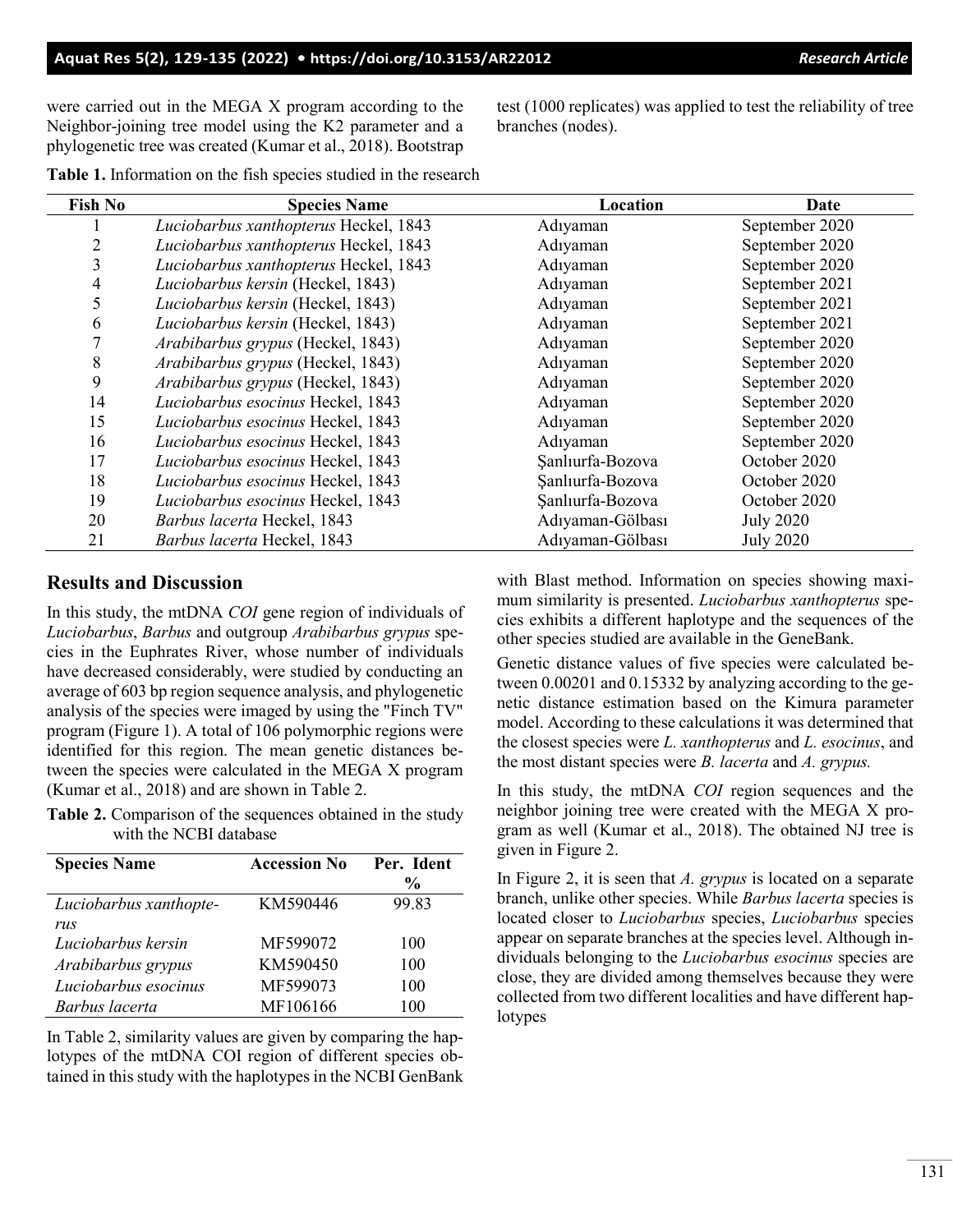| Research Article |  |  |  |
|------------------|--|--|--|
|                  |  |  |  |
|                  |  |  |  |
|                  |  |  |  |

| Н. Д. 1999 года стара по стара в стара при стара в стара в стара потала то со стара в себера стара в стара в с<br>На транста стара со стара в стара на стара в тала стара в себера то тала та со стара в себера в себера в себер |       |               |               |                            | ANAA HANDAYAYAA HAANA BADADADA UU AHAA HADADADADA HA |                  | <u>a MANA SER A MANA MANA A SER A SER A SER A SER A SER A SER A SER A SER A SER A SER A SER A SER A SER A SER A S</u> |
|----------------------------------------------------------------------------------------------------------------------------------------------------------------------------------------------------------------------------------|-------|---------------|---------------|----------------------------|------------------------------------------------------|------------------|-----------------------------------------------------------------------------------------------------------------------|
|                                                                                                                                                                                                                                  |       |               |               |                            |                                                      |                  |                                                                                                                       |
|                                                                                                                                                                                                                                  |       |               |               |                            |                                                      |                  |                                                                                                                       |
|                                                                                                                                                                                                                                  |       |               |               |                            |                                                      |                  |                                                                                                                       |
|                                                                                                                                                                                                                                  |       |               |               |                            |                                                      |                  |                                                                                                                       |
|                                                                                                                                                                                                                                  |       |               |               |                            |                                                      |                  |                                                                                                                       |
|                                                                                                                                                                                                                                  |       |               |               |                            |                                                      |                  |                                                                                                                       |
|                                                                                                                                                                                                                                  |       |               |               |                            |                                                      |                  |                                                                                                                       |
|                                                                                                                                                                                                                                  |       |               |               |                            |                                                      |                  |                                                                                                                       |
|                                                                                                                                                                                                                                  |       |               |               |                            |                                                      |                  |                                                                                                                       |
|                                                                                                                                                                                                                                  |       |               |               |                            |                                                      |                  |                                                                                                                       |
|                                                                                                                                                                                                                                  |       |               |               |                            |                                                      |                  |                                                                                                                       |
|                                                                                                                                                                                                                                  |       |               |               |                            |                                                      |                  |                                                                                                                       |
|                                                                                                                                                                                                                                  |       |               |               |                            |                                                      |                  |                                                                                                                       |
|                                                                                                                                                                                                                                  |       |               |               |                            |                                                      |                  |                                                                                                                       |
|                                                                                                                                                                                                                                  |       |               |               |                            |                                                      |                  |                                                                                                                       |
|                                                                                                                                                                                                                                  |       |               |               |                            |                                                      |                  |                                                                                                                       |
|                                                                                                                                                                                                                                  |       |               |               |                            |                                                      |                  |                                                                                                                       |
|                                                                                                                                                                                                                                  |       |               |               |                            |                                                      |                  |                                                                                                                       |
|                                                                                                                                                                                                                                  |       |               |               |                            |                                                      |                  |                                                                                                                       |
|                                                                                                                                                                                                                                  |       |               |               |                            |                                                      |                  |                                                                                                                       |
|                                                                                                                                                                                                                                  |       |               |               |                            |                                                      |                  |                                                                                                                       |
|                                                                                                                                                                                                                                  |       |               |               |                            |                                                      |                  |                                                                                                                       |
|                                                                                                                                                                                                                                  |       |               |               |                            |                                                      |                  |                                                                                                                       |
|                                                                                                                                                                                                                                  |       |               |               |                            |                                                      |                  |                                                                                                                       |
|                                                                                                                                                                                                                                  |       |               |               |                            |                                                      |                  |                                                                                                                       |
|                                                                                                                                                                                                                                  |       |               |               |                            |                                                      |                  |                                                                                                                       |
|                                                                                                                                                                                                                                  |       |               |               |                            |                                                      |                  |                                                                                                                       |
|                                                                                                                                                                                                                                  |       |               |               |                            |                                                      |                  |                                                                                                                       |
|                                                                                                                                                                                                                                  |       |               |               |                            |                                                      |                  |                                                                                                                       |
|                                                                                                                                                                                                                                  |       |               |               |                            |                                                      |                  |                                                                                                                       |
|                                                                                                                                                                                                                                  |       |               |               |                            |                                                      |                  |                                                                                                                       |
|                                                                                                                                                                                                                                  |       |               |               |                            |                                                      |                  |                                                                                                                       |
|                                                                                                                                                                                                                                  |       |               |               |                            |                                                      |                  |                                                                                                                       |
|                                                                                                                                                                                                                                  |       |               |               |                            |                                                      |                  |                                                                                                                       |
|                                                                                                                                                                                                                                  |       |               |               | $\rightarrow$ $\leftarrow$ |                                                      | $\hspace{0.1mm}$ |                                                                                                                       |
|                                                                                                                                                                                                                                  |       |               |               | $\rightarrow$ $\prec$      |                                                      |                  |                                                                                                                       |
|                                                                                                                                                                                                                                  |       |               |               | $\div$ 0                   |                                                      |                  |                                                                                                                       |
|                                                                                                                                                                                                                                  |       |               |               |                            |                                                      |                  |                                                                                                                       |
|                                                                                                                                                                                                                                  |       |               |               | ‡ং<br>⋖                    |                                                      |                  |                                                                                                                       |
|                                                                                                                                                                                                                                  |       |               |               |                            |                                                      |                  |                                                                                                                       |
|                                                                                                                                                                                                                                  |       |               |               |                            |                                                      |                  |                                                                                                                       |
|                                                                                                                                                                                                                                  |       |               |               |                            |                                                      |                  |                                                                                                                       |
|                                                                                                                                                                                                                                  |       |               |               |                            |                                                      |                  |                                                                                                                       |
|                                                                                                                                                                                                                                  |       |               |               |                            |                                                      |                  |                                                                                                                       |
|                                                                                                                                                                                                                                  | Walla |               | MARANDA, IANA | <br> 2AACOOOOOOOOOOOO      | ANAHAA DANAHA DANAHA                                 |                  | WWWWW.co.co.kr                                                                                                        |
|                                                                                                                                                                                                                                  |       |               |               |                            |                                                      |                  |                                                                                                                       |
|                                                                                                                                                                                                                                  |       |               |               |                            |                                                      |                  |                                                                                                                       |
|                                                                                                                                                                                                                                  |       |               |               |                            |                                                      |                  |                                                                                                                       |
|                                                                                                                                                                                                                                  |       |               |               |                            |                                                      |                  |                                                                                                                       |
|                                                                                                                                                                                                                                  |       |               |               |                            |                                                      |                  |                                                                                                                       |
|                                                                                                                                                                                                                                  |       |               |               |                            |                                                      |                  |                                                                                                                       |
|                                                                                                                                                                                                                                  |       |               |               |                            |                                                      |                  |                                                                                                                       |
|                                                                                                                                                                                                                                  |       |               |               |                            |                                                      |                  |                                                                                                                       |
|                                                                                                                                                                                                                                  |       |               |               |                            |                                                      |                  |                                                                                                                       |
|                                                                                                                                                                                                                                  |       |               |               |                            |                                                      |                  |                                                                                                                       |
|                                                                                                                                                                                                                                  |       | $\frac{6}{9}$ |               |                            |                                                      |                  |                                                                                                                       |
|                                                                                                                                                                                                                                  |       |               |               |                            |                                                      |                  |                                                                                                                       |
|                                                                                                                                                                                                                                  |       |               |               | $\rightarrow$ $\prec$      |                                                      |                  |                                                                                                                       |
|                                                                                                                                                                                                                                  |       |               |               |                            |                                                      |                  |                                                                                                                       |
|                                                                                                                                                                                                                                  |       | AT1           |               | <br>אים דופים              |                                                      |                  |                                                                                                                       |
|                                                                                                                                                                                                                                  |       |               |               |                            |                                                      |                  |                                                                                                                       |
| ⋖                                                                                                                                                                                                                                |       |               |               |                            |                                                      |                  |                                                                                                                       |
|                                                                                                                                                                                                                                  |       |               |               |                            |                                                      |                  |                                                                                                                       |
|                                                                                                                                                                                                                                  |       |               |               |                            |                                                      |                  |                                                                                                                       |

**Figure 1.** Chromatogram image of an exemplary sequence analysis of the mtDNA *COI* region.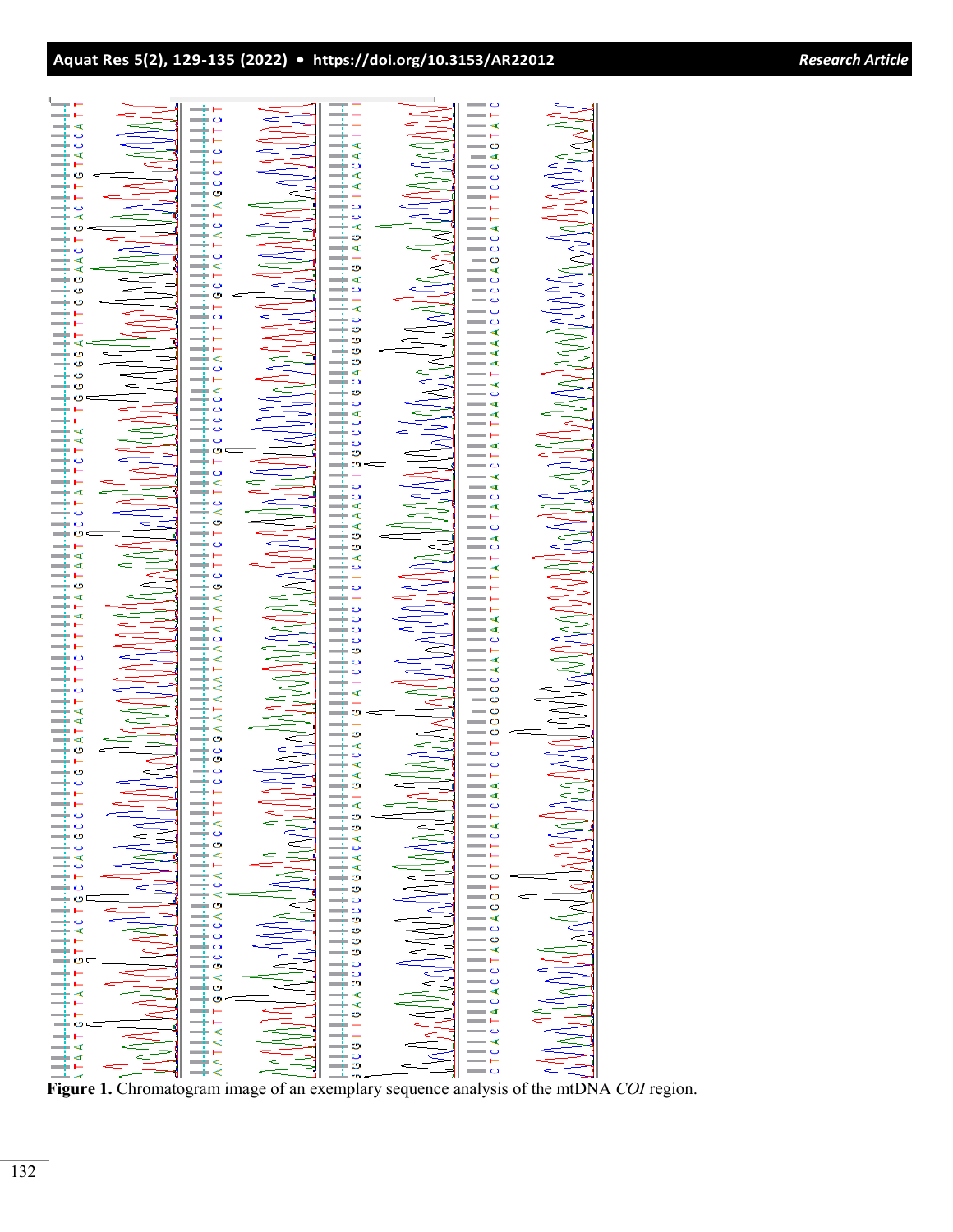### **Aquat Res 5(2), 129-135 (2022) •<https://doi.org/10.3153/AR22012>***Research Article*

| <b>Species</b>    | L. xanthopterus | L. kersin                | L. esocinus              | <b>B.</b> lacerta        | A. grypus                |
|-------------------|-----------------|--------------------------|--------------------------|--------------------------|--------------------------|
| L. xanthopterus   |                 |                          |                          |                          |                          |
| L. kersin         | 0,02922         | $\overline{\phantom{0}}$ |                          |                          |                          |
| L. esocinus       | 0,00201         | 0,02783                  | $\overline{\phantom{0}}$ |                          |                          |
| <b>B.</b> lacerta | 0,09258         | 0,10452                  | 0,09108                  | $\overline{\phantom{0}}$ |                          |
| A. grypus         | 0,15107         | 0,13400                  | 0,14947                  | 0,15332                  | $\overline{\phantom{a}}$ |

**Table 3.** Means of genetic distance between studied species



**Figure 2.** Neighbor Joining (NJ) tree of 5 species based on mtDNA *COI* sequences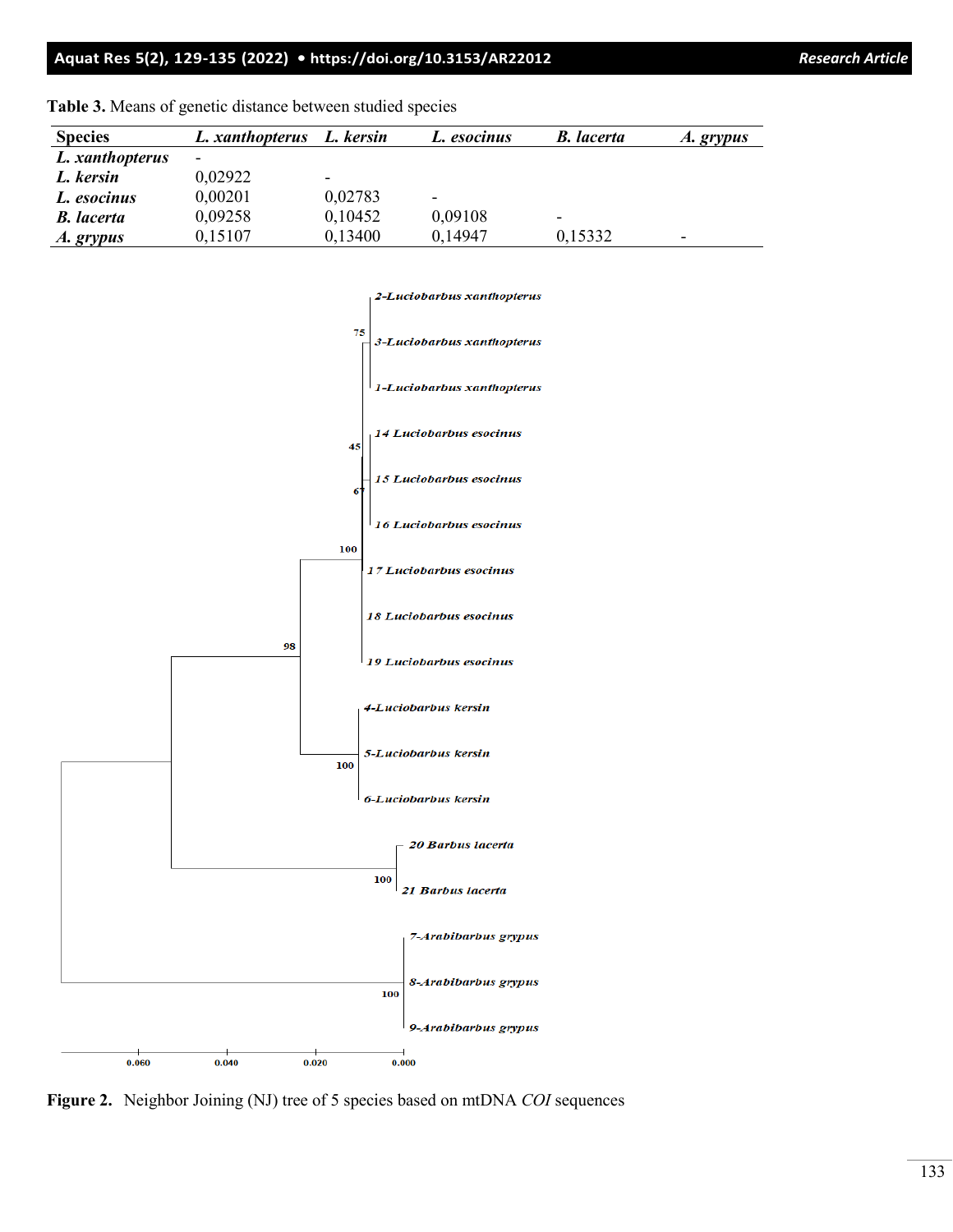## **Aquat Res 5(2), 129-135 (2022) • <https://doi.org/10.3153/AR22012>***Research Article*

Human activities have caused significant changes in the physical, chemical and biological composition of the Euphrates River systems. In addition, environmental factors such as industrial activities, intensive fishing and destruction of habitats will lead to the extinction of many species or the decrease of their populations (Kuru, 1986; Ünlü et al. 1997). Conservation of population size and genetic diversity is essential for the survival of the species. The decrease in the population results in deterioration of genetic diversity and poses a threat to survival of the population (Parmaksız, 2021). One of the most important things to be done in the study of populations is to differentiate the species genetically and morphologically. Once the species has been identified, the status of the populations should be determined and steps should be taken for future conservation strategies and habitat management of the target species. Especially in some localities unless the necessary precautions are taken, the level of genetic diversity will decrease, resulting in the degeneration of the feeding, reproduction, competition and adaptation abilities of the populations and the target organism will face the danger of extinction (Parmaksız, 2021).

## **References**

(2), 302-311.

**Cognetti, G., Maltagliati, F. (2000)**. Biodiversity and adaptive mechanisms in brackish water fauna. *Marine Pollution Bulletin*, 40, 7e14. [https://doi.org/10.1016/S0025](https://doi.org/10.1016/S0025-326X(99)00173-3)-326X(99)00173-3

**Darabi, A.R., Kashan, N., Fayazi, J., Aminafshar, M., Chamani, M. (2014)**. Investigation of phylogenetic relationship among two Barbus species (Cyprinidae) populations with mitochondrial DNA using PCR sequencing. *Interna-*

**Frankham, R., Briscoe, D.A., Ballou, J.D. (2002)**. Introduction to Conservation Genetics. *Cambridge University Press*.

*tional Journal of Biology, Pharmacy and Allied Sciences*, 4

<https://doi.org/10.1017/CBO9780511808999>

**Gozlan R.E., Britton J.R., Cowx I., Copp G.H. (2010).** Current knowledge on non-native freshwater fish introductions. *Journal of Fish Biology*, 76, 751-786. [https://doi.org/10.1111/j.1095](https://doi.org/10.1111/j.1095-%208649.2010.02566)- 8649.2010.02566.x

**Jackson M.C., Wasserman R.J., Grey J., Ricciardi A., Dick J.T.A., Alexander M.E. (2017)**. Novel and disrupted trophic links following invasion. *Advances in Ecological Research*, 57, 55–97. <https://doi.org/10.1016/bs.aecr.2016.10.006>

#### **Conclusion**

In this study, species whose numbers of individuals have decreased considerably due to environmental factors such as overfishing and habitat degradation in the Euphrates River systems were targeted for phylogenetic analysis and species differentiation. In future studies, it is recommended to determine the genetic characteristics of populations and to carry out conservation studies at the population level.

#### **Compliance with Ethical Standard**

**Conflict of interests:** The authors declare that for this article they have no actual, potential or perceived conflict of interests.

**Ethics committee approval:** Ethics committee approval is not required for this study.

**Funding disclosure:** This study was funded by Harran University Research Fund (Project No: 21070).

**Acknowledgments:** -

**Disclosure:** -

**Korkmaz, M. (2017)**. Türkiye'de yayılış gösteren Barbus spp. (Pisces: Cyprinidae) türlerinin coğrafik varyasyonlarının araştırılması. Doctor's thesis, Hacettepe University, Graduate School of Natural and Applied Sciences, Department of Biology, pp: 125.

**Kumar, S., Stecher, G., Li, M., Knyaz, C., Tamura, K. (2018)**. MEGA X: Molecular Evolutionary Genetics Analysis across computing platforms. *Molecular Biology and Evolution*, 35, 1547-1549.

<https://doi.org/10.1093/molbev/msy096>

**Kuru, M. (1986).** Dicle ve Fırat Nehirleri üzerinde kurulacak barajlarla soyu tehlikeye girecek balık türleri. *VIII. Ulusal Biyoloji Kongresi*, 3-5 Eylül 1986, İzmir. Cilt II Hidrobiyoloji Seksiyonu, 589-597.

**Liu, G., Zhou, L. (2016).** Population genetic structure and molecular diversity of the red swamp crayfish in China based on mtDNA COI gene sequences. *Mitochondrial DNA Part A*, 28(6), 860-866. <https://doi.org/10.1080/24701394.2016.1199022>

**Manel, S., Guerin, P.E., Mouillot, D., Blanchet, S., Velez, L., Albouy, C., Pellissier, L. (2020)**. Global determinants of freshwater and marine fish genetic diversity. *Nature Communications*, 11(1), 692.